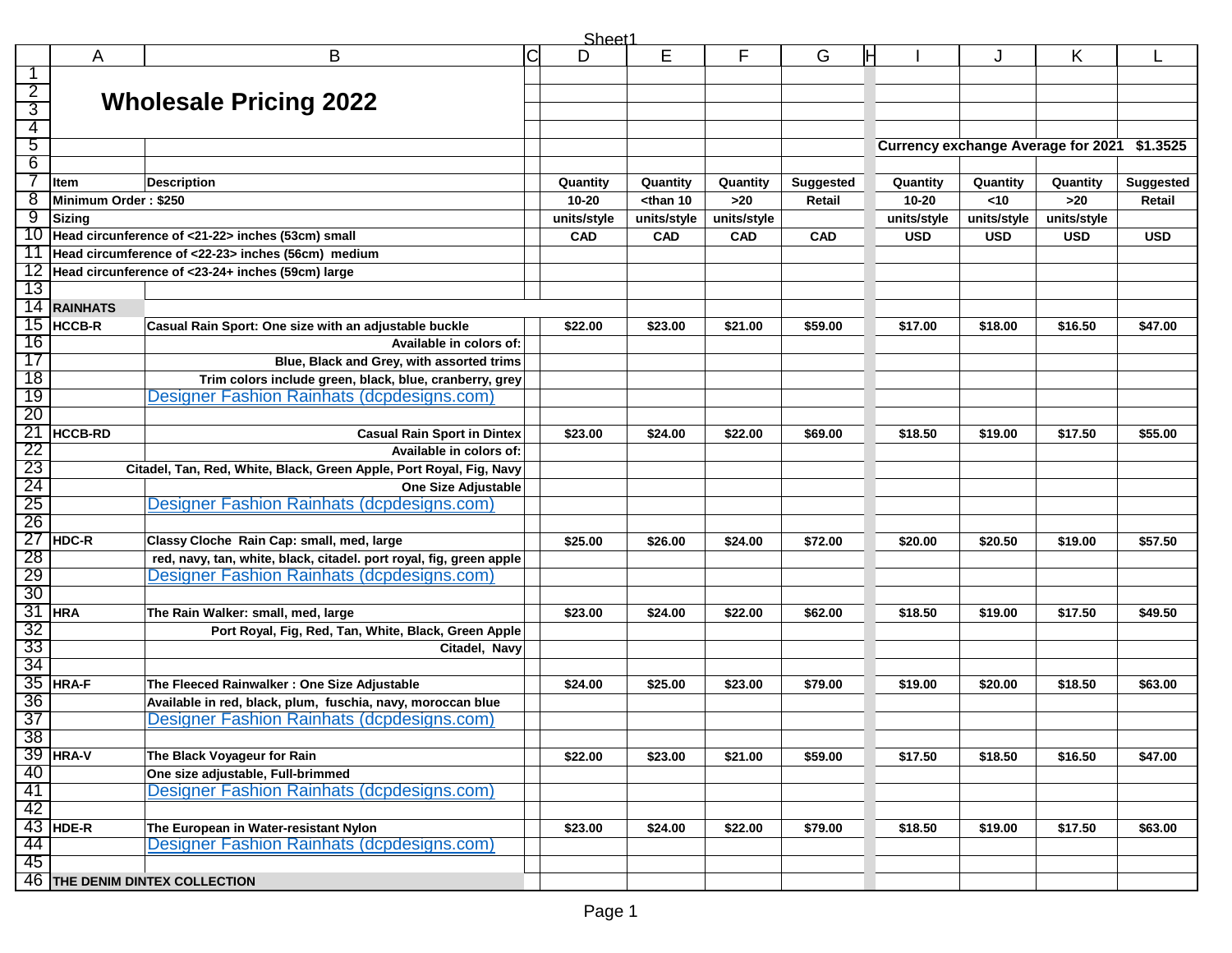|                 | Sheet1                  |                                                                                          |             |         |         |         |         |         |         |         |         |
|-----------------|-------------------------|------------------------------------------------------------------------------------------|-------------|---------|---------|---------|---------|---------|---------|---------|---------|
|                 | Α                       | B                                                                                        | $\mathsf C$ | D       | E       | F       | G       |         |         | Κ       |         |
| 47              | HDB-R                   | The Denim Dintex Cap                                                                     |             | \$26.00 | \$27.00 | \$25.00 | \$79.00 | \$20.50 | \$21.50 | \$20.00 | \$63.00 |
| 48              |                         | Waterproof, Windproof, Breathable                                                        |             |         |         |         |         |         |         |         |         |
| 49              |                         | small, med, large                                                                        |             |         |         |         |         |         |         |         |         |
| 50              |                         | Designer Fashion Hats and Caps (dcpdesigns.com)                                          |             |         |         |         |         |         |         |         |         |
| $-51$           |                         |                                                                                          |             |         |         |         |         |         |         |         |         |
| 52              |                         | THE COTTON TWILL COLLECTION                                                              |             |         |         |         |         |         |         |         |         |
|                 | $53$ HCCB-T             | The Casual Sport Cotton Twill                                                            |             | \$23.00 | \$24.00 | \$22.00 | \$56.00 | \$19.00 | \$20.00 | \$18.50 | \$44.50 |
| 54              |                         | One size with adjustable belting                                                         |             |         |         |         |         |         |         |         |         |
| 55              |                         | 100% 7 oz cotton                                                                         |             |         |         |         |         |         |         |         |         |
| 56              |                         | Abailable in solid colors of: chocolate, navy, red, tan                                  |             |         |         |         |         |         |         |         |         |
| 57              |                         | and with assorted contrast trim combinations                                             |             |         |         |         |         |         |         |         |         |
| 58              |                         | Designer Fashion Hats and Caps (dcpdesigns.com)                                          |             |         |         |         |         |         |         |         |         |
| 59              |                         |                                                                                          |             |         |         |         |         |         |         |         |         |
| 60              | <b>HCCB-TO</b>          | The Casual Sport in Certified Organic Twill 10 oz                                        |             | \$28.00 | \$29.00 | \$27.00 | \$89.00 | \$22.50 | \$23.00 | \$21.50 | \$71.00 |
| 61              |                         | One size with adjustable belting                                                         |             |         |         |         |         |         |         |         |         |
| 62              |                         | 100% Organic twill: certified GOTS                                                       |             |         |         |         |         |         |         |         |         |
| 63              |                         | (Global Organic Trade Standards)                                                         |             |         |         |         |         |         |         |         |         |
| 64              |                         | Available in solid Charcoal and Light Grey                                               |             |         |         |         |         |         |         |         |         |
| 65              |                         | and with contrast trim combinations                                                      |             |         |         |         |         |         |         |         |         |
| 66              |                         | Designer Fashion Hats and Caps (dcpdesigns.com                                           |             |         |         |         |         |         |         |         |         |
| 67              |                         |                                                                                          |             |         |         |         |         |         |         |         |         |
| 68              | <b>HDB-TO</b>           | The Classy Cap in Certified Organic Twill 10 0z                                          |             |         |         |         |         |         |         |         |         |
| 69              |                         | Available in black twill and gray twill                                                  |             |         |         |         |         |         |         |         |         |
| 70              |                         | Alos available with contrast trim black/gray, gray/black                                 |             |         |         |         |         |         |         |         |         |
| 71              |                         | Three sizes small, medium, large                                                         |             |         |         |         |         |         |         |         |         |
| 72              |                         | Adjustable, metal center-back buckle                                                     |             |         |         |         |         |         |         |         |         |
| 73              |                         | Designer Fashion Hats and Caps (dcpdesigns.com                                           |             | \$28.00 | \$29.00 | \$27.00 | \$89.00 | \$22.50 | \$23.00 | \$21.50 | \$71    |
| 74              |                         |                                                                                          |             |         |         |         |         |         |         |         |         |
| 75              |                         | THE CANVAS SUN HAT COLLECTION                                                            |             |         |         |         |         |         |         |         |         |
|                 | $76$ HCA                | The Casual Canvas Sun Hat with self belting                                              |             | \$22.00 | \$23.00 | \$21.00 | \$49.00 | \$17.00 | \$18.00 | \$16.50 | \$39.00 |
| 77              |                         | or several choices of linen and blended scarves                                          |             |         |         |         |         |         |         |         |         |
| 78              |                         | Three sizes: small. medium, large                                                        |             |         |         |         |         |         |         |         |         |
| 79<br>80        |                         | Designer Fashion For the Sun (dcpdesigns.com)                                            |             |         |         |         |         |         |         |         |         |
| 81              |                         | The Full- brimmed Canvas Sunwalker                                                       |             |         |         |         |         |         |         |         |         |
| 82              | <b>HCB</b>              | Available in all natural canvas and with assorted                                        |             | \$22.00 | \$23.00 | \$21.00 | \$59.00 | \$17.50 | \$18.50 | \$16.50 | \$47.00 |
| 83              |                         |                                                                                          |             |         |         |         |         |         |         |         |         |
|                 |                         | solids and prints fabrics                                                                |             |         |         |         |         |         |         |         |         |
| $\frac{84}{85}$ |                         | Three sizes with an adjustable drawcord<br>Designer Fashion For the Sun (dcpdesigns.com) |             |         |         |         |         |         |         |         |         |
|                 |                         |                                                                                          |             |         |         |         |         |         |         |         |         |
|                 | 87 THE LINEN COLLECTION |                                                                                          |             |         |         |         |         |         |         |         |         |
|                 |                         |                                                                                          |             |         |         |         |         |         |         |         |         |
| 89              | $88$ HDE                | The European in Linen: One-Size/elasticized buckled cord                                 |             |         |         |         |         |         |         |         |         |
| 90              |                         | Designer Fashion Hats and Caps (dcpdesigns.com)                                          |             | \$24.00 | \$25.00 | \$23.00 | \$89.00 | \$19.00 | \$20.00 | \$18.50 | \$71.00 |
| 91              |                         |                                                                                          |             |         |         |         |         |         |         |         |         |
| 92              |                         |                                                                                          |             |         |         |         |         |         |         |         |         |
|                 |                         |                                                                                          |             |         |         |         |         |         |         |         |         |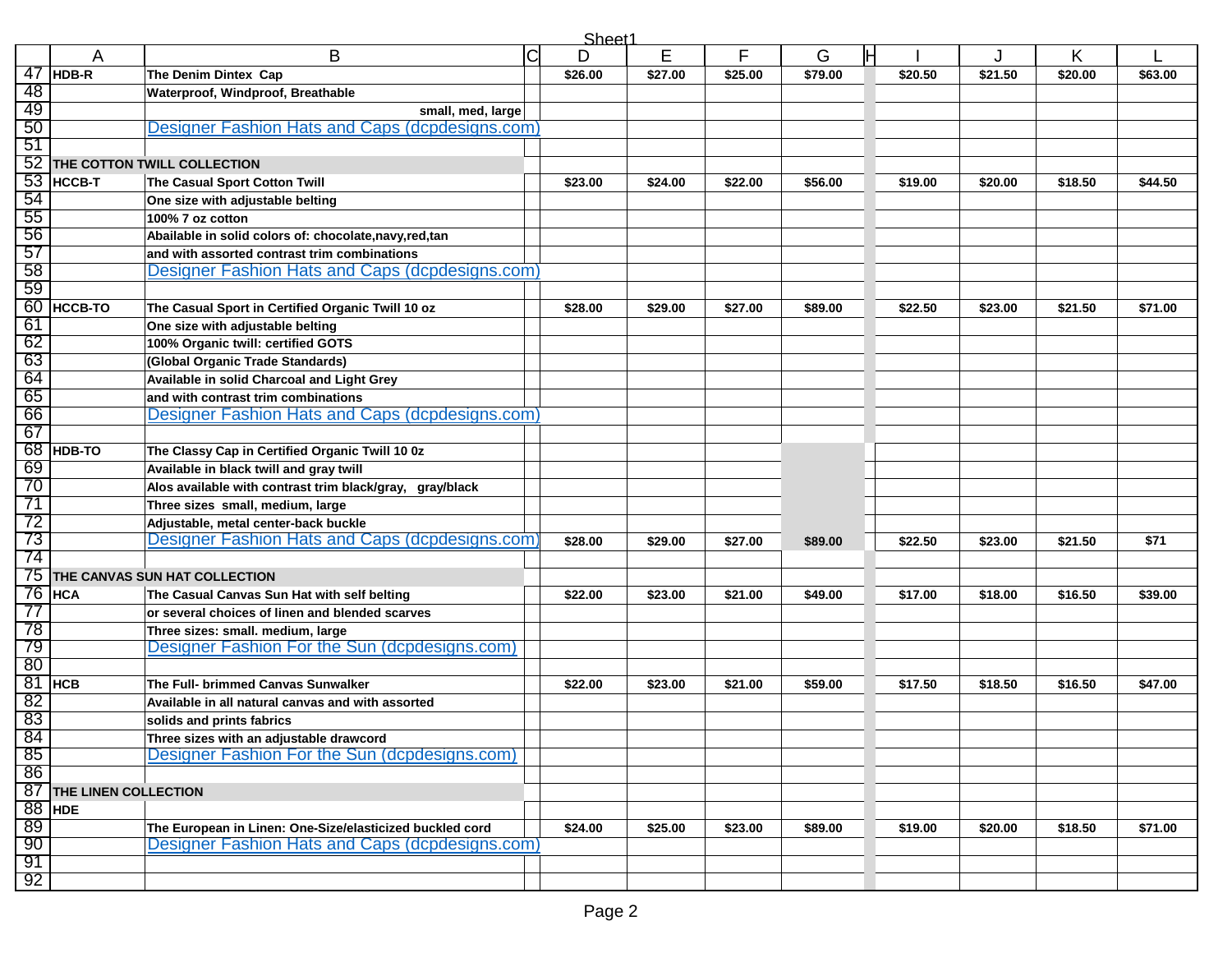| . . |  |
|-----|--|
|     |  |

|     | 93 SHORTS | Available in Womens size 4 to 10                        | \$45.00 | \$49.00 | individual        | \$89.00 | \$36.00 | \$39.00 | individual | \$71.00 |
|-----|-----------|---------------------------------------------------------|---------|---------|-------------------|---------|---------|---------|------------|---------|
| -94 |           | Available in several fabrics                            |         |         | <b>assessment</b> |         |         |         | assessment |         |
| -95 |           | Please follow the link for further information          |         |         |                   |         |         |         |            |         |
| -96 |           | Designer Fashion Beach To Boat Apparel (dcpdesigns.com) |         |         |                   |         |         |         |            |         |
| -97 |           | ontact DCP for further info:                            |         |         |                   |         |         |         |            |         |